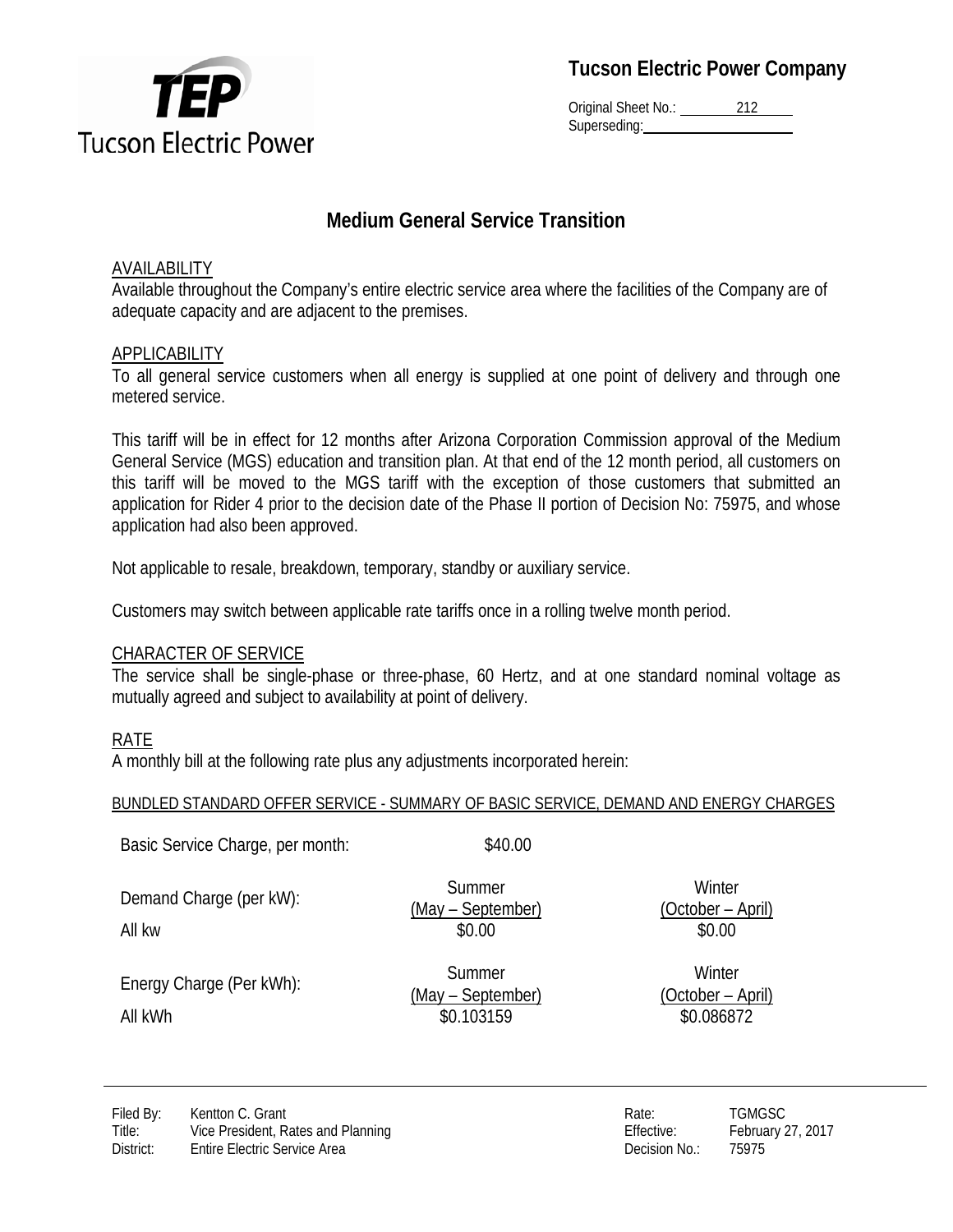

Original Sheet No.: 212 - 1 Superseding:

Power Supply Charge (\$/kWh) Summer

(May – September) Base Power **\$0.032515** \$0.035861 \$0.032515

**Winter** (October – April)

The Power Supply Charge is the sum of the Base Power Charge and the Purchased Power and Fuel Adjustment Clause (PPFAC), a per kWh adjustment in accordance with Rider-1-PPFAC. PPFAC reflects increases or decreases in the cost to the Company for energy either generated or purchased above or below the base cost per kWh sold.

## DIRECT ACCESS

A Customer's Direct Access bill will include all unbundled components except those services provided by a qualified third party. Those services may include Metering (Installation, Maintenance and/or Equipment), Meter Reading, Billing and Collection, Transmission and Generation. If any of these services are not available from a third party supplier and must be obtained from the Company, the rates for Unbundled Components set forth in this tariff will be applied to the customer's bill.

#### FOR DIRECT ACCESS: ARIZONA INDEPENDENT SCHEDULING ADMINISTRATOR (AZISA) CHARGE

A charge per kWh shall, subject to FERC authorization, be applied for costs associated with the implementation of the AZISA in Arizona.

#### TEP STATEMENT OF CHARGES

For all additional charges and assessments approved by the Arizona Corporation Commission see the TEP Statement of Charges which is available on TEP's website at www.tep.com.

#### TAX CLAUSE

To the charges computed under the above rate, including any adjustments, shall be added the applicable proportionate part of any taxes or governmental impositions which are or may in the future be assessed on the basis of gross revenues of the Company and/or the price or revenue from the electric energy or service sold and/or the volume of energy generated or purchased for sale and/or sold hereunder.

#### RULES AND REGULATIONS

The standard Rules and Regulations of the Company as on file with the Arizona Corporation Commission shall apply where not inconsistent with this rate.

#### ADDITIONAL NOTES

Additional charges may be directly assigned to a Customer based on the type of facilities (e.g., metering) dedicated to the customer or pursuant to the customer's contract, if applicable. Additional or alternate Direct Access charges may be assessed pursuant to any Direct Access fee schedule authorized.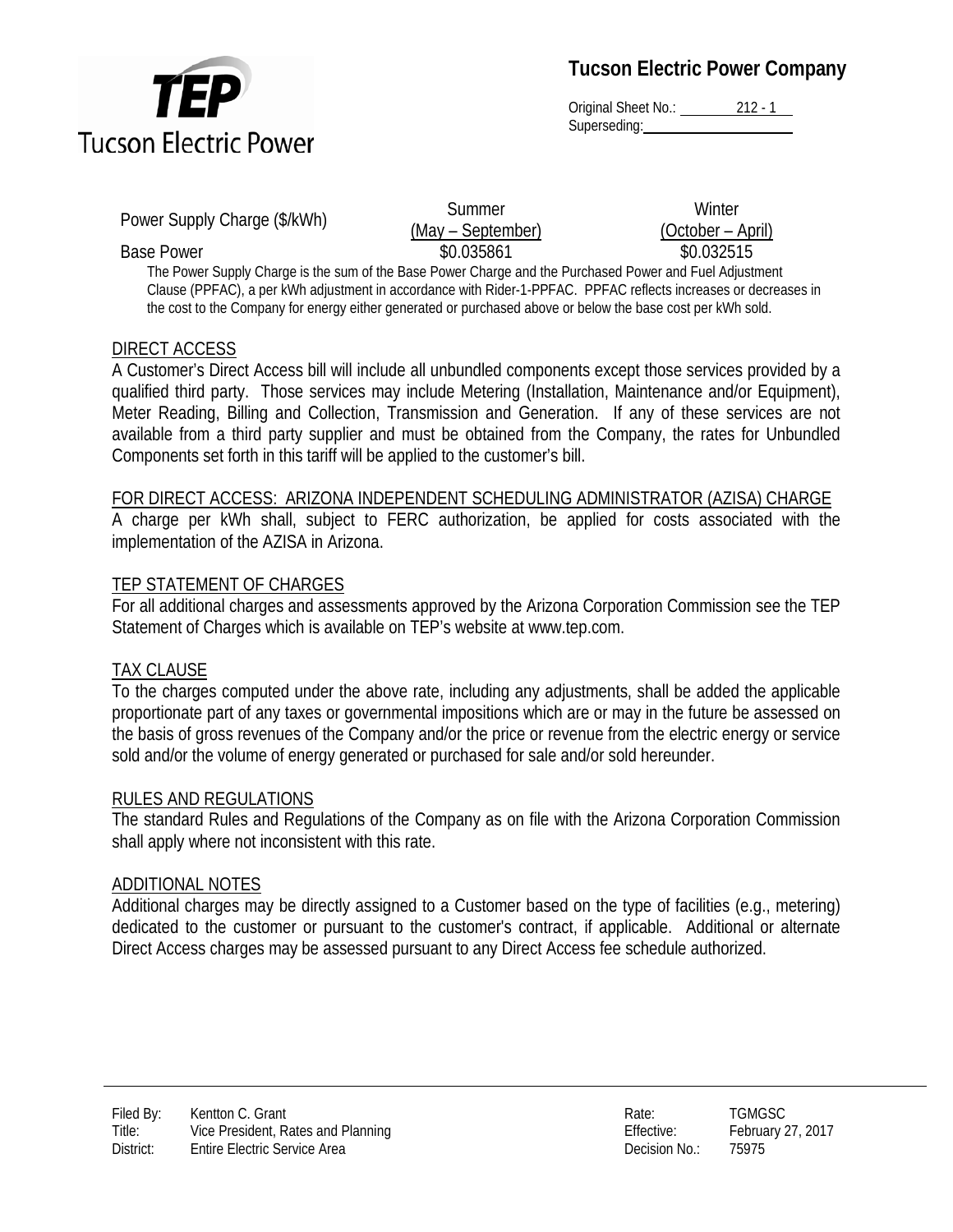

Original Sheet No.: 212 - 2 Superseding:

| BUNDLED STANDARD OFFER SERVICE CONSISTS OF THE FOLLOWING UNBUNDLED COMPONENTS |                            |
|-------------------------------------------------------------------------------|----------------------------|
| Basic Service Charge Components (Unbundled):                                  |                            |
| Meter Services, per month                                                     | \$2.36                     |
| Meter Reading, per month                                                      | \$0.10                     |
| Billing & Collection, per month                                               | \$7.36                     |
| Customer Delivery, per month                                                  | \$30.18                    |
| Total                                                                         | \$40.00                    |
| Demand Charges (Unbundled) (per kW):                                          |                            |
| <b>Demand Delivery</b>                                                        | \$0.00                     |
| Summer                                                                        | \$0.00                     |
| Winter                                                                        | \$0.00                     |
| <b>Generation Capacity</b>                                                    |                            |
| Summer                                                                        | \$0.00                     |
| Winter                                                                        | \$0.00                     |
| Transmission                                                                  | \$0.00                     |
| System Control & Dispatch                                                     | \$0.00                     |
| Reactive Supply & Voltage Control                                             | \$0.00                     |
| Regulation & Frequency Response                                               | \$0.00                     |
| <b>Spinning Reserve Service</b>                                               | \$0.00                     |
| <b>Supplemental Reserve Service</b>                                           | \$0.00                     |
| Energy Charge Components (Unbundled) (per kWh):                               |                            |
| Local Delivery - Summer                                                       | \$0.045730                 |
| Local Delivery - Winter                                                       | \$0.029443                 |
| <b>Generation Capacity</b>                                                    | \$0.034729                 |
| <b>Fixed Must-Run</b>                                                         | \$0.007020                 |
| Transmission                                                                  | \$0.012230                 |
| System Control & Dispatch                                                     | \$0.000170                 |
| Reactive Supply & Voltage Control                                             | \$0.000650                 |
| Regulation & Frequency Response                                               | \$0.000630                 |
| <b>Spinning Reserve Service</b>                                               | \$0.001720                 |
| <b>Supplemental Reserve Service</b>                                           | \$0.000280                 |
| Energy Imbalance Service: Currently charged pursuant to the Company's OATT    |                            |
| Power Supply Charges (Per kWh):                                               |                            |
| <b>Base Power Supply Summer</b>                                               | \$0.035861                 |
| <b>Base Power Supply Winter</b>                                               | \$0.032515                 |
| <b>PPFAC</b>                                                                  | In accordance with Rider 1 |
|                                                                               |                            |